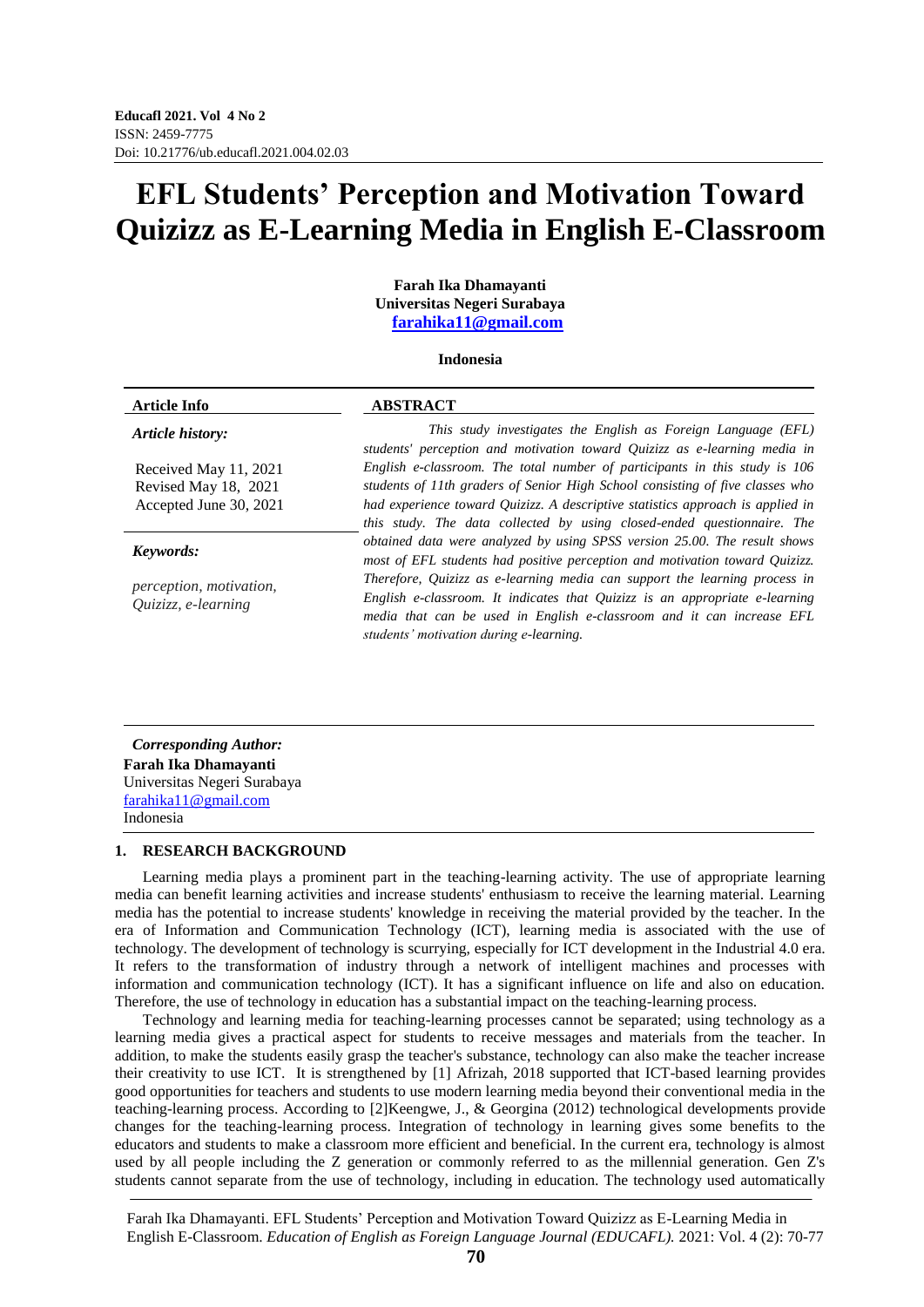changes the daily routine of gen Z as students born as technology users in the economy, social interaction, lifestyle, and education.

According to Indonesia Curriculum 2013 (K13), Information Communication and Technology (ICT) needs to integrate into the learning process to provide students with basic demands to realize their full potential in the digital environment. The learning material needs to add and integrate ICT content on essential competencies in the basic framework and structure of the 2013 curriculum on Senior High School (Permendikbud Indonesia No. 35, 2018). Teachers should know the development of technology in the educational process. In line with [3]Mulyani (2020) several learning aids can increase the students' learning participation and motivation to enhance the class environment in teaching and gaining knowledge activity. The learning aids in this digital era can be electronic learning (e-learning) media for teaching and learning activities. According to Naidu (2016) in [1]Afrizah (2018) e-learning refers to the use of network information and communication technology (ICT) in teaching and learning. E-learning can assist throughout the learning environment of educational activity. The use of e-learning in English teaching takes a fast-paced structure and program of electronic activities for online learning to be successful [1]Afrizah (2018). Thus, in online learning classes, the teacher's motivation is needed to develop the students' motivation and participation. Therefore, E-learning can support the teaching-learning activity

Electronic learning can be used in certain subjects, for example, English. The use of technology in the teaching of English in school will give a lot of benefits to increase the students' participation and motivation, especially during the e-learning classes. The main problem is lack of interest of the students during English learning process [3]Mulyani (2020). Therefore, the teacher needs to use several methods to deliver the materials to make the learning situation not monotonous and tedious. Eventually, the students will not feel bored and unmotivated to learn English in the e-Classroom.

The current situation in Indonesia, especially for the educational aspect, cannot do direct learning due to the spread of CoronaVirus Disease 19 or COVID-19. All activities should be carried out from home. According to the Ministry of Education and Culture Indonesia, Nadiem Makariem, in circular number 4 of 2020 is concerning Implementation of Education in Emergency Coronavirus Disease (Covid-19), one of the essential points in this circular is the decision to do online learning for students was executed to offer a valuable learning impression during COVID-19 diseases. The learning action and task can differ among learners in consort with their respective ambition and circumstances, including clefts in access or learning amenities at home. Thus, based on this situation, e-learning is the best choice, and it can help the teacher enforce the teaching-learning activity from home or online. The students can access the material through an online learning class. Unfortunately, in Indonesia, during the e-learning classroom, the students are unfamiliar with the utilization of e-learn in academic activity. It will not be easy, especially in English learning. In offline learning, English is considered a complex subject for the students to understand because they are not encouraged to learn English. Therefore, the English elearning classroom will be more complex than offline learning. Artino (2008) supported that lack of motivation has been identified as an inescapable constituent assisting in actual dropout rates [4]. Therefore, students' motivation is considered as a substantial element for the fruitfulness in online learning. The teachers are required to be creative in order to augment the EFL students' motivation and enthusiasm in the e-learning classroom.

In order to enhance a good perception and motivation of the EFL students during the e-learning classroom, appropriate learning media is needed under the use of technology. The learning media has a significant role in directing the students' behavior in a learning activity. [5]Puspitarini, Y. D., & Hanif, (2019) also gives confirmation that learning media can increase students' learning behavior and motivation. Motivation to memorize exists when the students engage deliberately in action by adopting its objectives and attempting to learn the concepts or mastering the skill it develops. The use of e-learning based on ICT can enhance the students' learning behavior. The E-learning class will be different from the regular class because it is using technology during its implementation. Although the students are the millennium generation who are the technology users for their daily needs, it has still become the challenge for the teachers and educators to make the students participate actively during online learning in the term of learning English.

To deal with the students' enthusiasm in English e-learning activity, building a good class atmosphere during learning activity is necessary. On the other hands, the teachers need to use good learning media or teaching aids to facilitate and engage the students' behavior in the English e-classroom. A suitable learning media can enhance the classroom situation and motivate the students in the learning process [6]. The other factor that influences the success of the teaching and learning process is the students' perception and motivation during its implementation of e-learning media in English e-classroom. Perception is a process that precedes the sensing process, which is the system that receives a stimulus from human beings across sensory devices or also considered perceptual processes, but so does the process stop, the stimulus continues. The following procedure is the phase of interpretation. According to [7]Keller, 2008, motivation is a psychological phenomenon in the form of encouragement to act with a specific purpose. By knowing students' perception, the teacher can understand students better. Recognizing students' perceptions is necessary because it plays a vital role for teachers or lecturers to evaluate students' perception. As stated by [8]Chen, Y., & Hoshower, (2003)students' perception is crucial for evaluating teaching effectiveness. Since the teacher already knows the perception of the students, the teacher can evaluate their teaching method.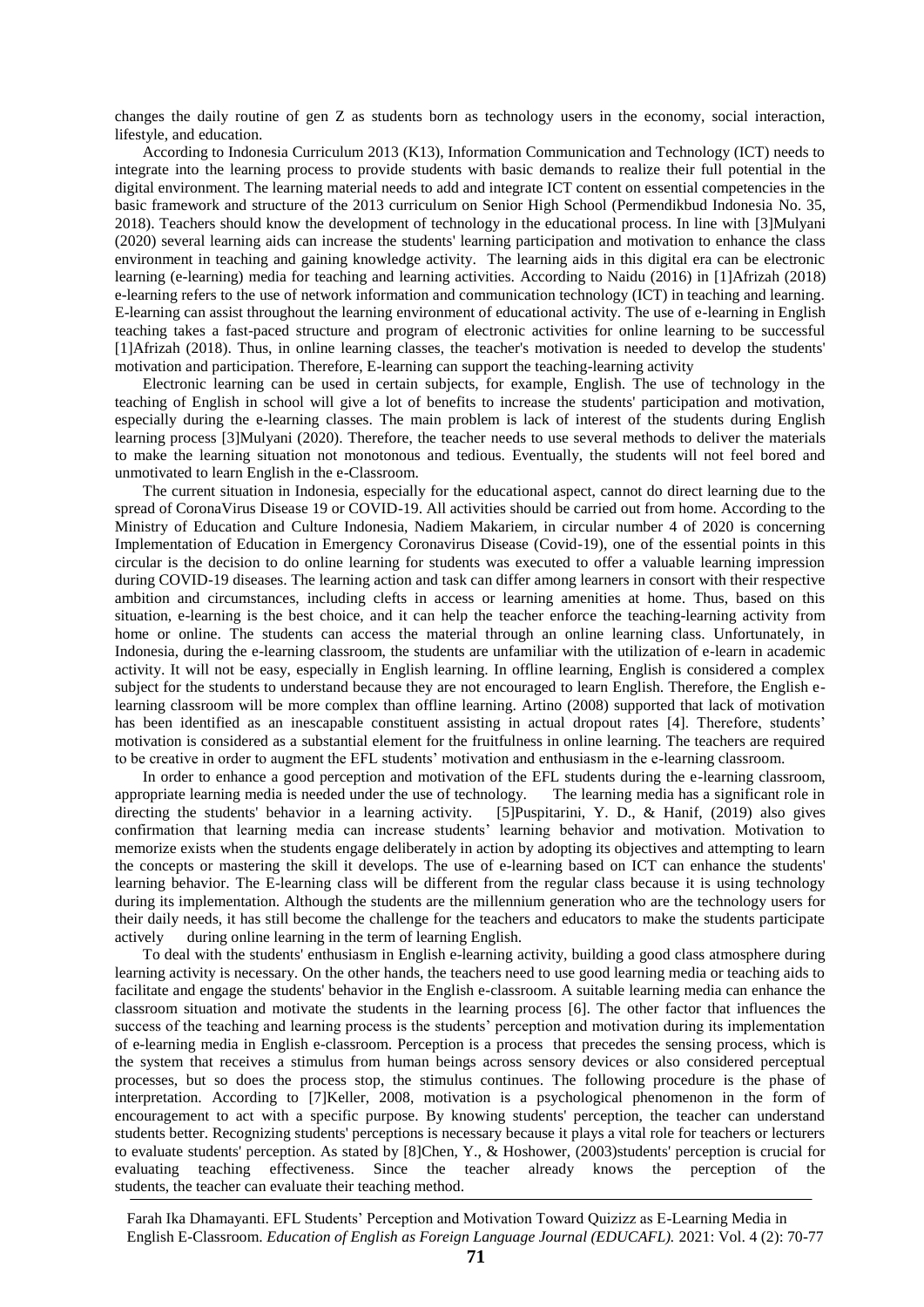Due to this reason, using engaging learning media based on ICT for English e-class needs to be used. The benefits of e-learning are the materials provided to the students that can be accessed anytime and anywhere. Furthermore, e-learning can offer an effective teaching method, practicing with related feedback, personalized learning paths by the students' need, combining collaborative activities with independent study, and using simulations and games [9]. The use of sophisticated ICT in teaching English is commonly recognized as the advanced version of methodologies, techniques, equipment, strategies, and programs that are highly applicable to English teaching and contribute to attaining the expected outcomes. The innovation provided is velocity and limitless place and time to obtain information. Thus, technology is generally accepted as a necessary educational and adjunct tool in a wide variety of teaching-learning contexts, especially for English language teaching. It provides many potential opportunities for improving content and material associated with the pedagogies.

In [10]Jannah, N. A., Supiani, S., & Perdana, (2020), I's research (2020), students' perception is crucial for evaluate the teaching process. EFL students' perception plays a vital role in the success of teaching-learning. One of the e-learning media that can be utilized in the English e-learning classroom is Quizizz. Quizizz is a fun elearning medium to enhance the students' participation and motivation through game-based learning in the application. Gamification designates the utilization of game-based regulation and thought of a game to improve learners' motivation and action [11]. Quizizz is a pedagogical media application that adjusts the construct of gamification. [12]Zhao (2019) explained that Quizizz is a game-based edification app that lugs many player actions to the studies and establishes in-class interactive practice and exhilaration. Quizizz presents student answers rapidly to emerge on every student's screen; it makes them answer the quiz at their own pace and revise their answer at the end of the game. Furthermore, Quizizz provides game-based learning that students can compete with during the lesson. Hence, Quizizz can help students achieve quiz recognition, learning efforts, learning motivation, activity implication, and academic attainment. Therefore, this research wants to explore the view of the EFL students in an English e-learning classroom toward Quizizz. In other words, the researcher wants to know that amid the Covid-19 pandemic, students are still well learning in the English e-learning through Quizizz.

Since the students' perception and motivation are very important for the teacher in teaching-learning activity, this study attempts to investigate EFL students' perception and motivation toward Quizizz as e-learning media in English e-classroom that is summarized in the following research questions: (1) What are students' perceptions towards English e-learning using Quizizz? (2) How are students' motivations towards English e-learning using Quizizz?

#### **2. METHODS**

To investigate EFL students' perception and motivation toward Quizizz as e-learning media in an English eclassroom, the researcher employed a descriptive statistics approach to obtain detailed descriptions or information about students' perceptions and motivations.

The study was conducted in March -- April 2021. One instrument was employed to collect the data, namely a questionnaire adapted from [3]Mulyani (2020). The study used the closed-ended questionnaire consisting of 10 statements regarding the students' perception and motivation toward Quizizz. The questionnaires of Likert Scale consist of 4 (four) alternative points, specifically: Strongly Agree (SA), Agree (A), Disagree (D), and Strongly Disagree (SD). The four-choice scales were used to force respondents to choose one of the points because the points "Neutral" is not available [13], so that the respondent could not choose a neutral option.

The population of this study was  $11<sup>th</sup>$  graders of international standard Islamic Senior High School in Surabaya. In this study, the researcher was using convenience sampling techniques. The participants of this questionnaire is EFL students who only had experience in using Quizizz. The total students are 143 students consisting of XI Science 1, XI Science 2, XI Science 3, XI Social 3, and XI language class. These classes were selected by looking at the same characteristics related to this study. The students were asked to fill out a closedended questionnaire using Google Form to find out and gain the information of their perception and motivation on the use of Quizizz in the English E-classroom. Details can be seen in Table 1.

|                    | <b>Table 1. Number of respondents</b> |       |              |      |       |  |
|--------------------|---------------------------------------|-------|--------------|------|-------|--|
| <b>Participant</b> | <b>Numer</b><br><b>Percentae</b>      |       | XI Science 3 | 28   | 26.4% |  |
| XI Science 1       |                                       | 16%   | XI Social 3  | 23   | 21.7% |  |
| XI Science 2       | 20                                    | 18.9% | XI Language  | 18   | 17%   |  |
|                    |                                       | Total | 106          | 100% |       |  |

**Table 1. Number of respondents**

As seen in Table 1, the respondents consisted of 5 classes who participated in fulfilling the questionnaire. Therefore, the total number of respondents should be 143 students, yet it was only 106 students who filled out the questionnaire. From these data, Class XI Science 3 gain the highest score with a percentage of 26,4%, class XI

Social 3 with a percentage of 21,7%, class XI Science 2 with a percentage of 18,9%, class XI Language with a percentage of 17%, and the last was class XI Science 1 with a percentage of 16%.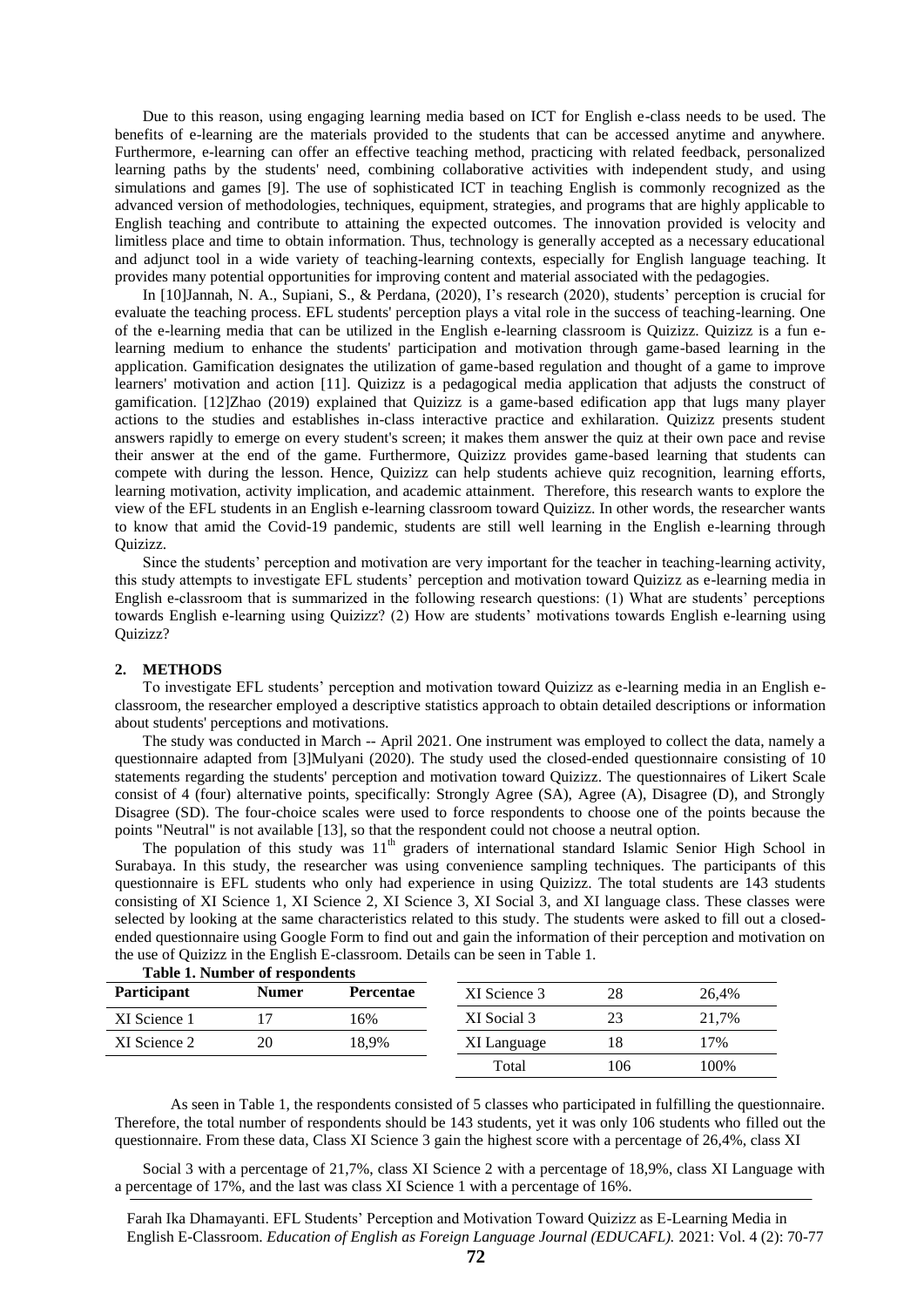The collected data were processed using SPSS for Window release 25.00, and the data obtained were then analyzed using descriptive statistics. First, the data percentage is used to compare the questionnaire's frequency of answers because the answer to each question and each respondent is different or heterogeneous. In the next step to analyze the data, the researcher was counting the interval score. The formula to find out the interval category according to [14]Sumartini (2017) namely:

 $I=\frac{T}{t}$ 

Number of alternative answers

The researcher will display the obtained data by making an interval score interpretation can be seen in the following table:

| е шитргешили    |                       |
|-----------------|-----------------------|
| <b>Interval</b> | <b>Interpretation</b> |
| $1 - 1,75$      | Poor                  |
| $1,76 - 2,5$    | Fair                  |
| $2,6 - 3,25$    | Good                  |
| $3.26 - 4$      | Very good             |
|                 |                       |

# **Table 2. Interval Score Interpretation**

#### **3. Results and Discussion Result**

The data were obtained under the research method by distributing questionnaires to investigate EFL students' perceptions and motivation toward Quizizz application. Findings of this study cover two main aspects which are students' perception and motivation. The questionnaire number 1 to 5 discussed EFL students' perceptions of Quizizz in an English e-classroom while number 6 to 10 discussed EFL students' motivation to learn English through Quizizz.

**a. EFL students' perception towards the use of Quizizz application**

From the questionnaire, it was revealed that EFL students' perception toward Quizizz as e-learning media in English e-classroom was primarily good. The detailed results are shown in the following table: **Table 3. Questionnaire data of EFL Students' Perception**

| No.            | <b>Statements</b>                                                                                             | <b>Attitude</b>                                 | <b>Scale</b>   | $\boldsymbol{f}$ | $\frac{0}{0}$ | M    | I |
|----------------|---------------------------------------------------------------------------------------------------------------|-------------------------------------------------|----------------|------------------|---------------|------|---|
|                |                                                                                                               | <b>SA</b>                                       | $\overline{4}$ | 20               | 18,9%         |      |   |
| 1              | The teacher explains English material                                                                         | A                                               | 3              | 69               | 65,1%         | 3,02 | G |
|                | well through Quizizz                                                                                          | D                                               | $\overline{2}$ | 16               | 15,1%         |      |   |
|                |                                                                                                               | <b>SD</b>                                       | 1              | 1                | 0,9%          |      |   |
|                |                                                                                                               | <b>SA</b>                                       | $\overline{4}$ | 30               | 28,3%         |      |   |
| $\mathfrak{2}$ | The English material delivered by the<br>teacher through Quizizz in accordance<br>with the learning objective | A                                               | 3              | 68               | 64,2%         | 3,21 | G |
|                |                                                                                                               | $\overline{8}$<br>$\mathbf D$<br>$\overline{2}$ | 7,5%           |                  |               |      |   |
|                |                                                                                                               | <b>SD</b>                                       | $\mathbf{1}$   | $\mathbf{0}$     | 0%            |      |   |
| $\overline{3}$ | learning<br>through<br>Quizizz<br>English                                                                     | <b>SA</b>                                       | $\overline{4}$ | 22               | 20,8%         | 2,99 | G |
|                | effective during the e-learning                                                                               | $\mathbf{A}$                                    | 3              | 63               | 59,4%         |      |   |
|                |                                                                                                               | D                                               | $\overline{2}$ | 19               | 17,9%         |      |   |
|                |                                                                                                               | <b>SD</b>                                       | $\mathbf{1}$   | $\overline{2}$   | 1,9%          |      |   |
| $\overline{4}$ | skills<br>English<br>while<br>My<br>improve                                                                   | <b>SA</b>                                       | $\overline{4}$ | 13               | 12,3%         | 2,80 | G |
|                | learning through Quizizz                                                                                      | $\mathbf{A}$                                    | 3              | 61               | 57,5%         |      |   |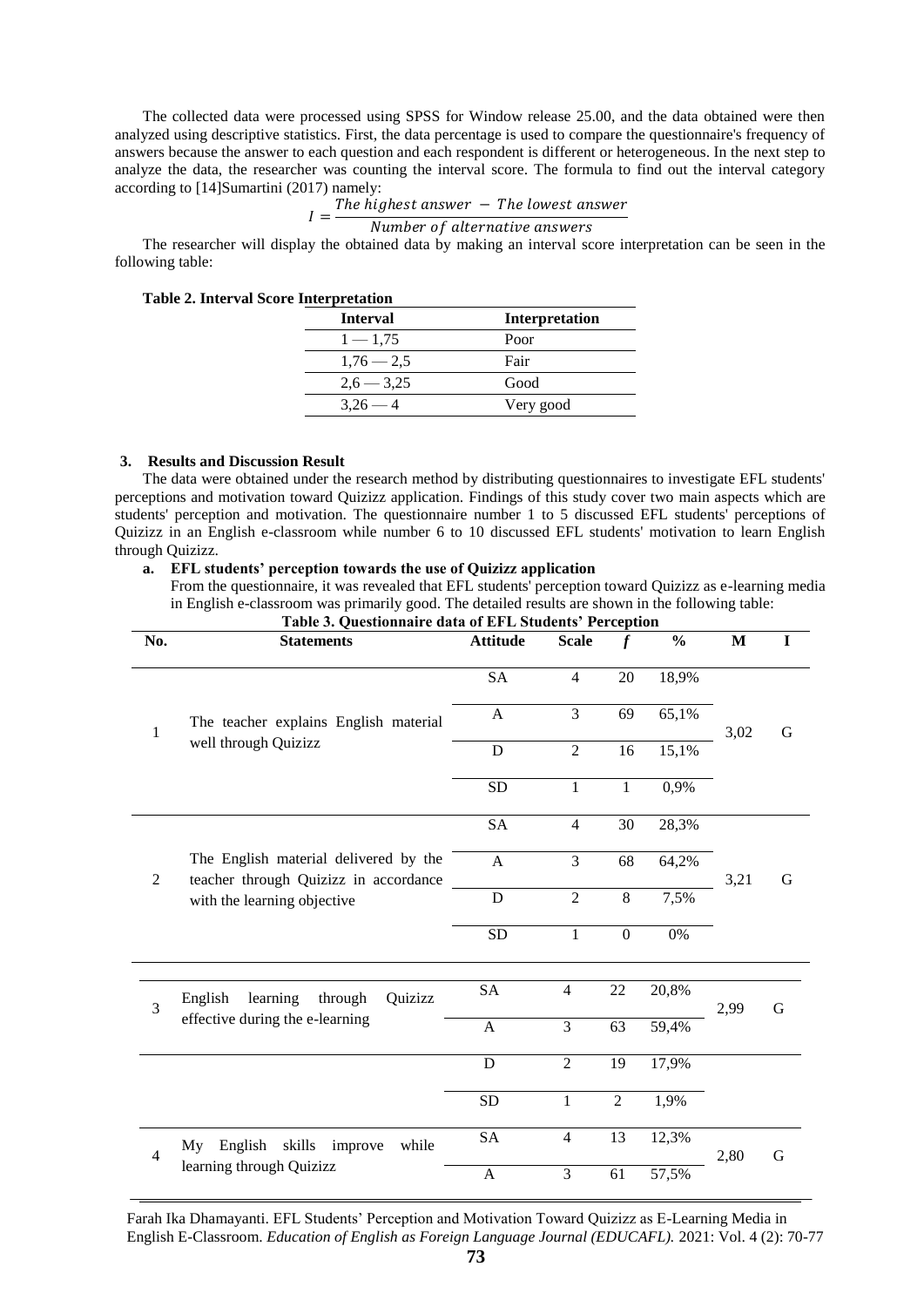|   |                                                                               | D         | $\mathcal{L}$ | 30 | 28,3% |      |   |
|---|-------------------------------------------------------------------------------|-----------|---------------|----|-------|------|---|
|   |                                                                               | <b>SD</b> |               | 2  | 1,9%  |      |   |
|   |                                                                               | <b>SA</b> | 4             | 27 | 25,5% |      |   |
| 5 | The teacher conducts question and<br>answer activities about English material | A         | 3             | 64 | 60,4% | 3,10 | G |
|   | in learning through Quizizz                                                   | D         | 2             | 14 | 13,2% |      |   |
|   |                                                                               | <b>SD</b> |               |    | 0,9%  |      |   |

Note:  $f =$  Frequency,  $\% =$  Percentage, M = Mean, I = Interpretation

Table 3 shows that EFL students' perceptions mostly agree toward the use of Quizizz as e-learning media in English e-classroom. The first questionnaire item belongs to the EFL students' perception about the teacher's material explanation from 106 respondents. The result shows that 20 students gain 18,9% of SA attitude, 69 students gain 65,1% of A attitude, while 17 students gain scores between 0,9% -- 15,1% of SD + D attitude. It means that 84% of students have a higher level of perception about the teacher's explanation through Quizizz. The total average score is 3,02. According to the interval score in Table 2, it is included in the good category. Based on the data, it can be stated that the students consider that the teacher's explanation was clear and well during the teaching-learning process using Quizizz as e-learning media.

The second questionnaire result of EFL students' perception is about the accordance between the material and the learning objective. The result of this questionnaire shows that 98 students agree that the material which is delivered by the teacher is in accordance with the learning objective  $(92,5\%$  SA + A). Moreover, the rest of 8 students did not feel conformity between the material delivered through Quizizz in accordance with the learning objectives (7,5% D). The total average score is 3,21. According to the interval score in Table 2, it is included in the good category. From the data above, it shows that the EFL students' perception scores of  $SA + A$  attitude were higher than the score attitude of  $D + SD$ , which indicates that English material delivered by the teacher through Quizizz follows the learning objective.

The third questionnaire result of EFL students' perception about the Quizizz effectiveness during the lesson shows the highest score was 59,4% (A) from 63 students, 22 students gain 20,8% (SA), and 21 students gain 1,9%—17,9% (SD + D). The total average score is 2,99. It belongs to the good category, detailed can be seen in Table 2. It can be concluded that students agreed that Quizizz is a practical e-learning media application for teaching-learning activity, especially for English e-learning classroom.

The fourth questionnaire result of EFL students' perception regarding the skill improvement shows the highest score from 106 students. The total majority scores of the respondents' answers were 69,8% (13 SA + 61) A). While the rest of the students' answers were 28,3% (D) from 30 students, and 1,9% (SD) of 2 students showed a lower answer about their perception. The total average score is 2,80. According to the interval score in Table 2, it is included in the good category, and it shows that most of the students agreed that their English skills improve while learning through Quizizz Application.

The fifth questionnaire result regarding question-and-answer activity during the lesson using Quizizz shows the highest score was 60,4% (A) of 64 students, 25,5% (SA) of 27 students, 13,2% (D) of 14 students, and 0,9% (SD) of 1 student. Therefore, the total average score is 3,10. Thus, according to Table 2, it is included in the good category. Therefore, it can be deduced that the EFL students agree that the teacher is still doing good communication with the question-and-answer section through Quizizz.

### **b. EFL students' motivation towards the use of Quizizz application**

Concerning the outcome of the motivation statements, the detail of the result can be seen in Table 4.

|     | Table 4. Ouestionnaire data of EFL Students' Motivation                                                   |           |              |                             |               |      |   |  |
|-----|-----------------------------------------------------------------------------------------------------------|-----------|--------------|-----------------------------|---------------|------|---|--|
| No. | <b>Statements</b>                                                                                         | Attitude  | <b>Scale</b> |                             | $\frac{6}{9}$ | M    |   |  |
|     |                                                                                                           | <b>SA</b> | 4            | 20                          | 18.9%         |      |   |  |
| 6   | I want to learn the instructional<br>media used by teachers during e-<br>learning with the use of Quizizz | A         |              | 66                          | 62.3%         | 2.98 | G |  |
|     |                                                                                                           |           | 2            | 18                          | 17%           |      |   |  |
|     |                                                                                                           | SD        |              | $\mathcal{D}_{\mathcal{L}}$ | 1.9%          |      |   |  |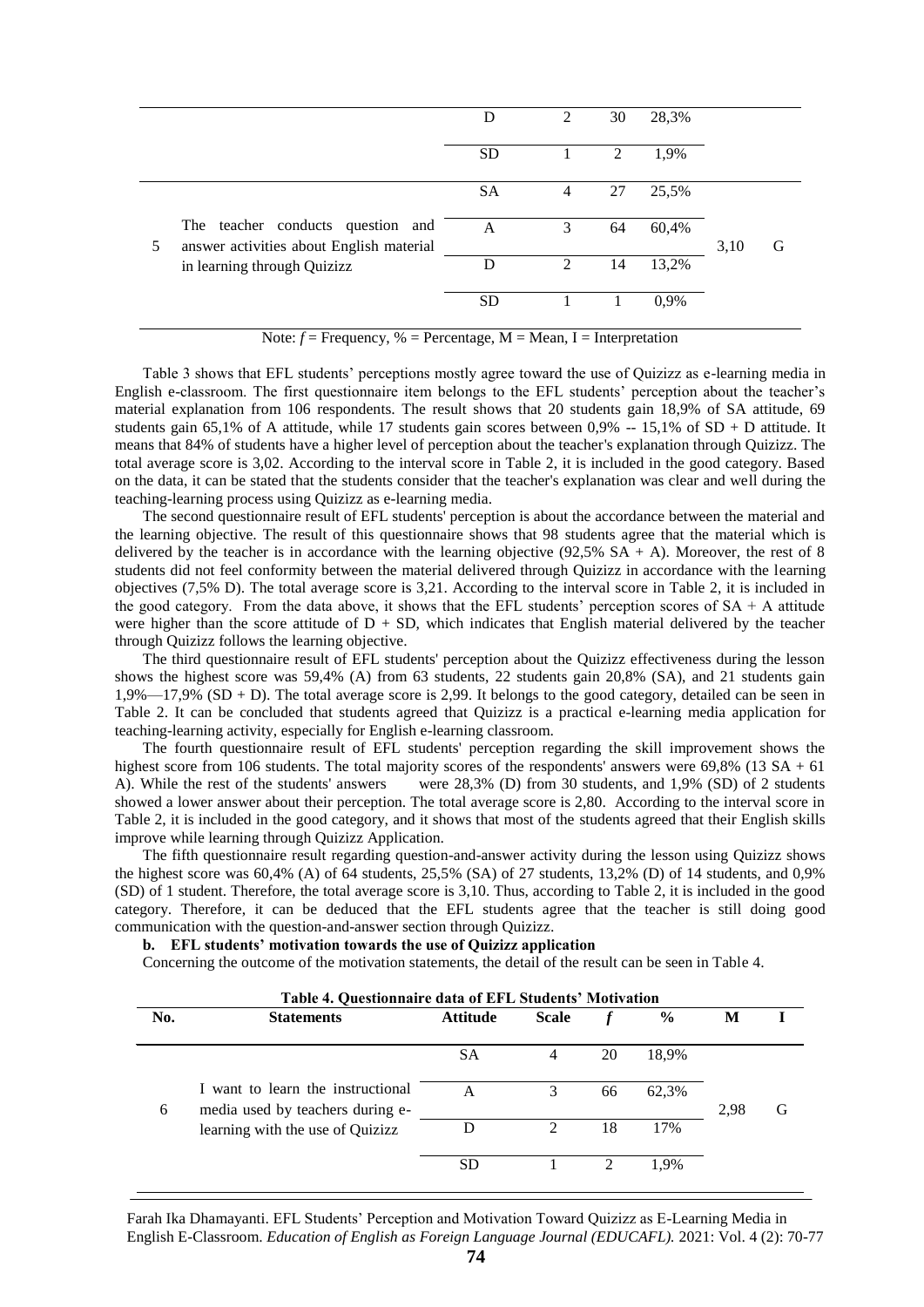|        |                                                                         | <b>SA</b>    | 4              | 13              | 12,3% |      |              |
|--------|-------------------------------------------------------------------------|--------------|----------------|-----------------|-------|------|--------------|
| $\tau$ | I always ask the teacher when I<br>have difficulty learning English     | $\mathbf{A}$ | $\overline{3}$ | 27              | 25,5% | 2,37 | $\mathbf{F}$ |
|        | through Quizizz                                                         | D            | $\overline{2}$ | $\overline{52}$ | 49,1% |      |              |
|        |                                                                         | <b>SD</b>    | $\mathbf{1}$   | 14              | 13,2% |      |              |
|        |                                                                         | <b>SA</b>    | $\overline{4}$ | 32              | 30,2% |      |              |
| 8      | diligently working<br>L<br>am<br>on<br>English assignments given by the | $\mathbf{A}$ | 3              | 52              | 49,1% | 3,08 | G            |
|        | teacher through Quizizz                                                 | D            | $\overline{2}$ | 20              | 18,9% |      |              |
|        |                                                                         | <b>SD</b>    | 1              | $\overline{2}$  | 1,9%  |      |              |
|        |                                                                         | <b>SA</b>    | $\overline{4}$ | 21              | 19,8% |      |              |
| 9      | I am motivated and enthusiastic<br>about learning English through       | $\mathbf{A}$ | $\overline{3}$ | 61              | 57,5% | 2,96 | G            |
|        | Quizizz                                                                 | D            | $\overline{2}$ | 23              | 21,7% |      |              |
|        |                                                                         | <b>SD</b>    | $\mathbf{1}$   | $\mathbf{1}$    | 0,9%  |      |              |
|        |                                                                         | <b>SA</b>    | $\overline{4}$ | 20              | 18,9% |      |              |
| 10     | Quizizz help me to be more<br>confident in learning English             | A            | 3              | 55              | 51,9% | 2,85 | G            |
|        |                                                                         | $\mathbf D$  | $\overline{2}$ | 26              | 24,5% |      |              |
|        |                                                                         | <b>SD</b>    | $\mathbf{1}$   | 5               | 4,7%  |      |              |

Note:  $f =$  Frequency,  $%$  = Percentage,  $M =$  Mean, I = Interpretation

The result indicates that the EFL students  $(24.1\% \text{ D} + \text{SD})$  from 106 respondents who answered the questionnaire stated a negative attitude to explain their motivation toward Quizizz during the e-learning classroom. To investigate scores of EFL students' motivation, the researchers discussed the results of the respondents' answers based on each questionnaire item.

The sixth statement result of the questionnaire regarding the EFL students' motivation about their willingness to learn the media used by the teacher shows the highest score is 62,3% (A) from 66 students and 18,9% (SA) from 20 students, while the rest shows a lower score (18,9%  $D + SD$ ). The average score is 2,98. It belongs in the good category, detailed can be seen in table 2. Thus, it can conclude that the students want to learn the instructional media Quizizz during e-learning activity.

The seventh result of the questionnaire shows that most students were afraid to ask their teacher if they have difficulty during the lesson (62,3% D + SD). More than half of students confessed that they never ask their teacher. Only 40 students were confident enough to ask their teacher if they have difficulty during the lesson (37,8% SA + A). The average score is 2,37, and based on Table 4, it belongs to the fair category. It concludes that the students have a negative attitude toward the questionnaire. EFL students feel they do not have good motivation to ask the teacher during the lesson. It can be concluded that EFL students feel unmotivated to ask their teacher. They rarely ask their teacher during the teaching-learning process in the e-learning classroom when they have difficulty and misunderstanding through Quizizz.

The eighth result of the questionnaire regarding the EFL students' motivation about their diligence to work the assignment given by the teacher through Quizizz shows the highest score is 49,1% (A) from 52 students, 30,2% (SA) from 32 students and the rest of 22 students give negative attitude toward the statement (20,8% D + SD). The average score is 3,08. Summing it up, it includes in the good category, detailed can be seen in the table 2. As seen on the table 4, the EFL students' perseverance in working on the assignment is highly motivated through Quizizz.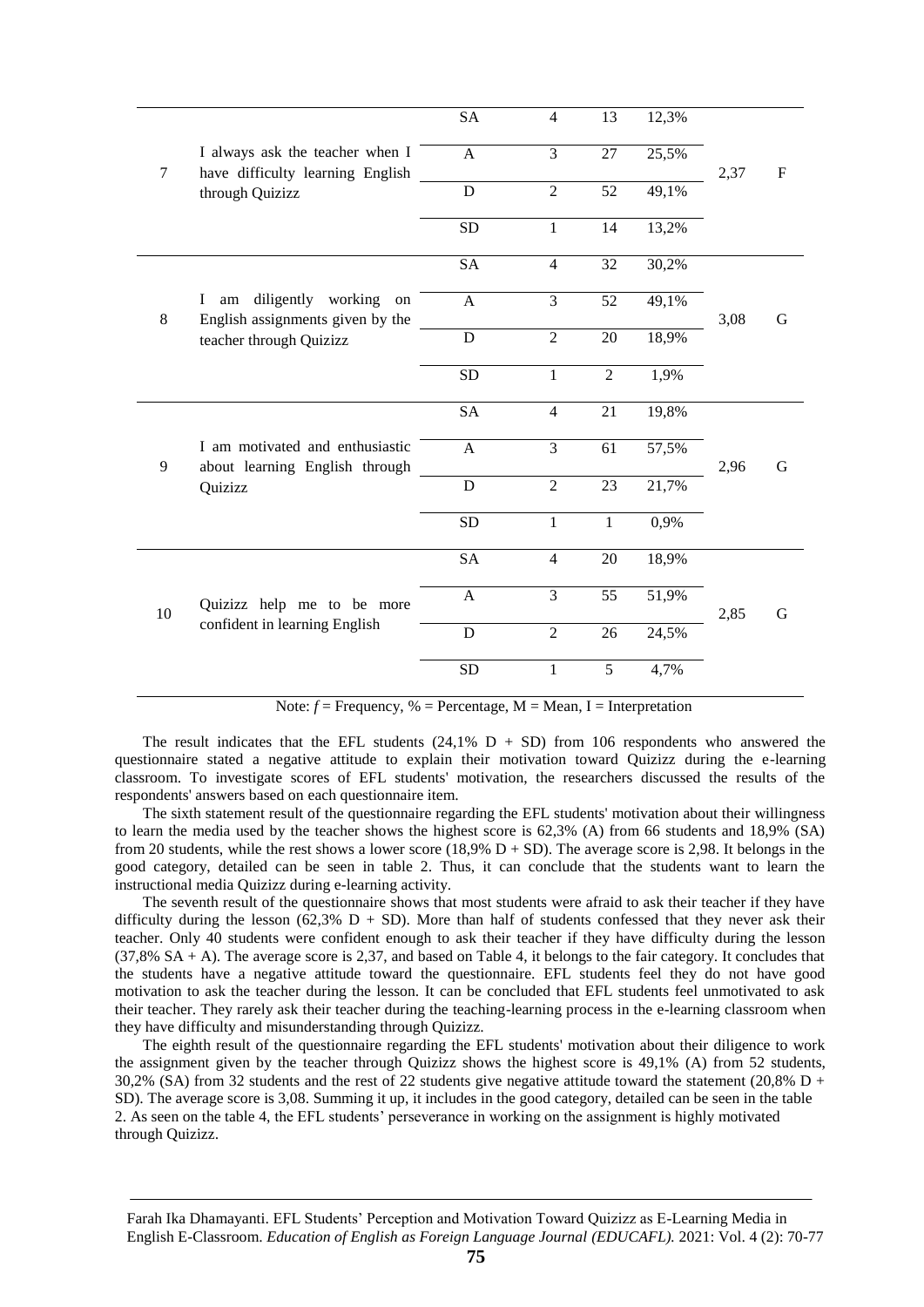The ninth result of the questionnaire shows that most students feel that learning English through Quizizz can enhance their enthusiasm and motivation during the lesson (57,5% A). Moreover, half of them also totally agreed and gave a positive attitude toward the questionnaire (19,8% SA). In terms of motivation, 24 students (22,6% D + SD) have a problem increasing their motivation and enthusiasm during the lesson. The average score is 2,96. Based on the table above, it is classified in the good category. The data result shows that Quizizz application in English e-classroom can increase EFL students' motivation and enthusiasm during e-learning activity because of the features on the application, which can enhance the students' interest and will not feel bored during the lesson.

The tenth result of the questionnaire regarding the EFL students' motivation to learn English using Quizizz shows the students' answers' highest score. Most of the students' responses show a positive attitude. Interestingly, in terms of confidence, 75 students' responses show a higher score (70,8%  $SA + A$ ). Meanwhile, the other half is divided between not confident (29,2% SD + D). The total average score is 2,85. As seen on the table 2, it is included in the good category. Based on the data, it can be concluded that Quizizz helps to increase the EFL students' confidence in an e-learning classroom because they can assess their answer after answering all sections of the question through the Quizizz application. They will know the actual answer and the false answer. The students can understand the material given by the teacher and explore their strengths and weaknesses during the elearning lesson.

#### *Discussions*

This study aims to investigate whether EFL students' perception and motivation have a positive or negative attitude toward Quizizz in an English e-classroom. The EFL students' perception and motivation showed their positive responses toward the use of Quizizz in English e-classroom as e-learning media. It can be seen in the findings. A similar finding was found by stating [15]Wibawa, R. P., Astuti, R. I., & Pangestu (2019) that EFL students gave positive responses to the use of Quizizz as learning media in the classroom.

Statement number one of EFL students' perception toward Quizizz gained the highest percentage, 65,1%, by obtaining the most EFL students agree, the teacher explains English material well through Quizizz. However, in contrast with [3]Mulyani (2020), the delivery of material by teachers in learning English through the e-learning system during the COVID-19 pandemic was less than optimal. It is because teachers often give assignments rather than deliver the material.

The second statement of EFL students' perception toward Quizizz shows a positive attitude about an English material delivered by the teacher through Quizizz under the learning objective. In line with [3]Mulyani (2020) previous study, EFL students agree with the statement and positively respond to the statement. The way they know is because what is used as an English learning material is students' books. The following statement agreed by the EFL students holds dealing with their perception toward Quizizz use in an English e-classroom, in line with the EFL students' agreement of the question-and-answer activities conducted by the teacher through the use of Quizizz in e-learning activity. Teaching and learning process capable of carrying out by using Smartphone or computer. EFL students are more interested in implementing question-and-answer activity through Quizizz because it is interactive and focused [6]. In contrast with [3]Mulyani (2020), the teacher never asked questions during teaching-learning activity through e-learning.

Statement number six of EFL students' motivation toward Quizizz indicates a positive attitude toward Quizizz during e-learning. A similar result was found in [3]Mulyani (2020)that students and teachers are mutually supportive to learn a new teaching medium during e-learning to increase the classroom environment. Quizizz is a positive technology and can increase students' interest in learning. Thus, using e-learning media makes EFL students improve their knowledge and technological skill toward Quizizz application. Furthermore, Quizizz is very helpful for the teacher to convey through the quiz method that makes students feel happy and enthusiastic when the teaching and learning process is ongoing [6]. The positive attitude of EFL students' motivation can be inferred that students were more confident when they used Quizizz. Game-based systems, such as Quizizz, can produce positive psychological functions to encourage their confidence and minimize their anxiety. Hence, students become more confident in using Quizizz [16], Gamification based assessment: A Test Anxiety Reduction through Game Elements in Quizizz Platform, 2019). In line with statement number nine and ten, EFL students' motivation toward Quizizz indicates positive responses. Overall, this study finds that Quizizz is perceived as positively impacting EFL students' engagement and learning outcomes in an English e-classroom.

#### **4. CONCLUSION**

In order to achieve the success of a practical learning goal, some factors are needed to support the learning process, namely students' perceptions and motivation. To help the students to achieve their best performance in learning activities can be done not only from the teaching techniques. Especially in this pandemic COVID-19 situation in which students need to do online courses from home. An appropriate instructional media needs to be used to enhance the class environment in English e-learning situation. The result findings revealed that most EFL students agree that Quizizz can be a good tool for e-learning media in English e-classroom according to their perception and motivation. Exploring students' perceptions in the learning processes is the most fundamental